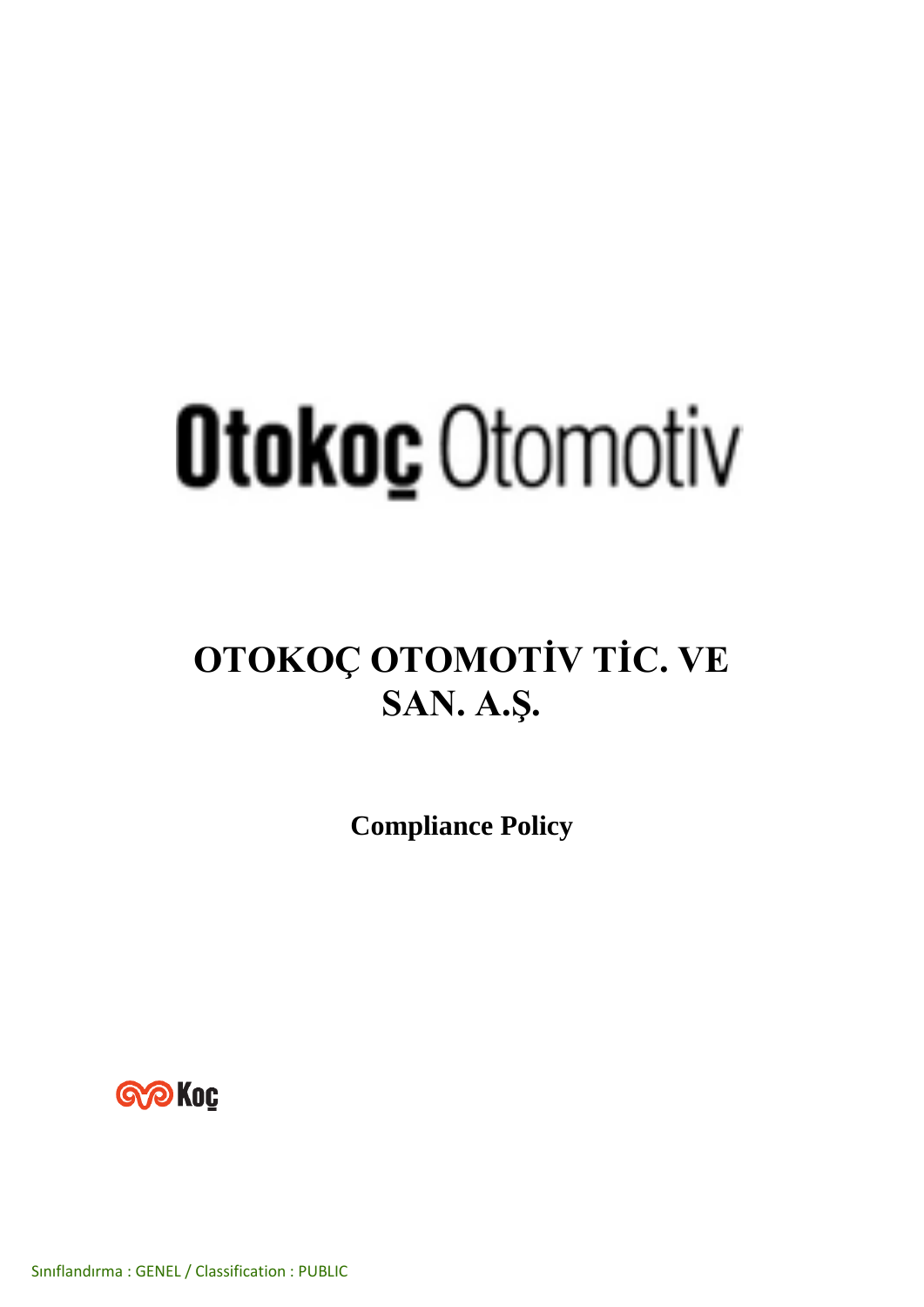### **Table of Contents**

| 2.               |  |
|------------------|--|
| $\mathfrak{Z}$ . |  |
|                  |  |
|                  |  |
| 4.               |  |
|                  |  |
|                  |  |
|                  |  |
|                  |  |
|                  |  |
| 5 <sub>1</sub>   |  |
| 6.               |  |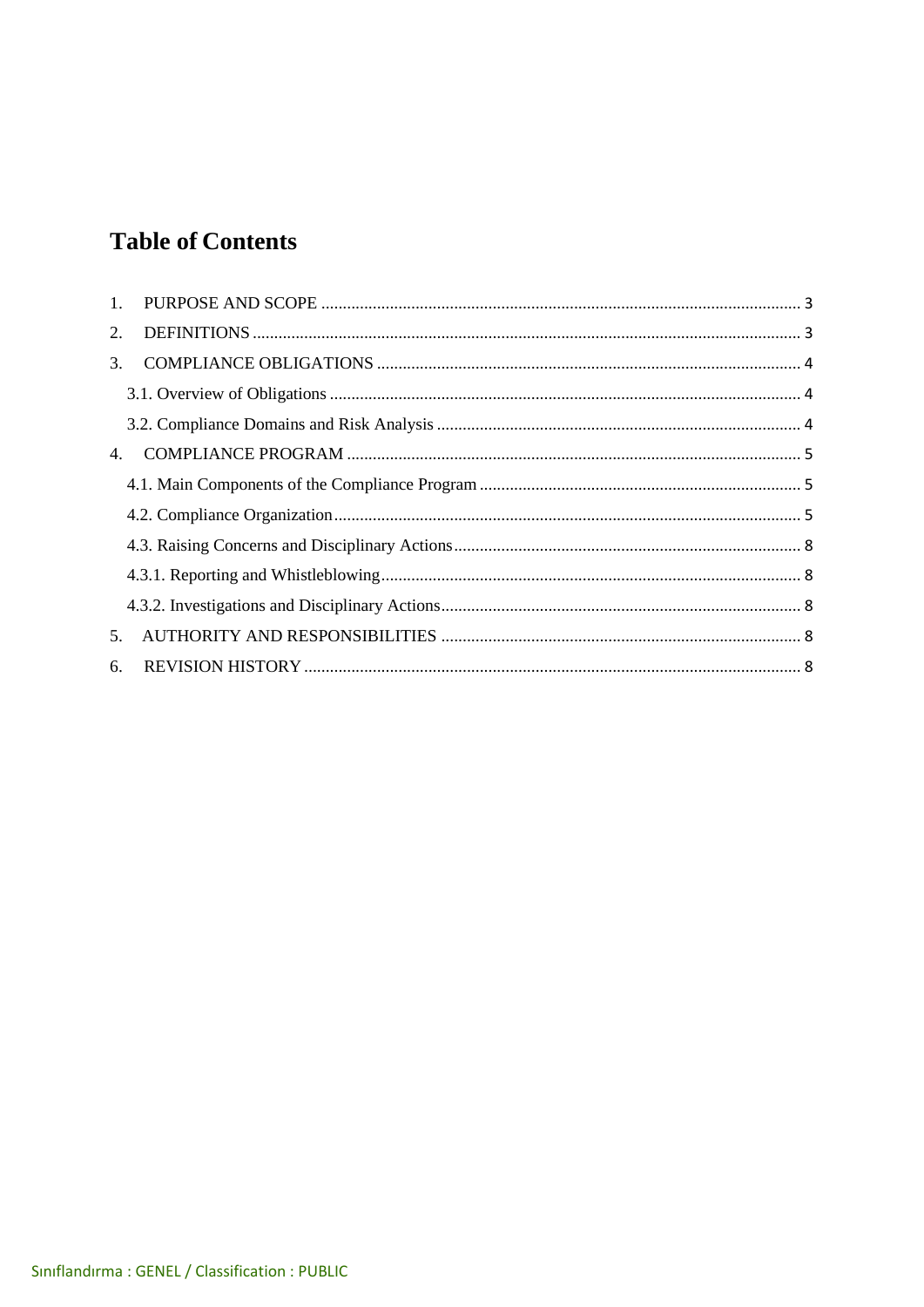#### <span id="page-2-0"></span>**1. PURPOSE AND SCOPE**

The purpose of this Compliance Policy ("**Policy**") is to establish a customized, comprehensive and effective compliance framework for Otokoç Automotive, and demonstrate Otokoç Automotive's commitment to compliance with laws and regulations, internal policies, good corporate governance practices and ethical rules.

All employees, directors, officers of Otokoç Otomotiv shall comply with this Policy, which is an integral part of Otokoç Otomotiv Code of Ethics.

#### <span id="page-2-1"></span>**2. DEFINITIONS**

**"Chief Legal and Compliance Officer (CLCO)"** is primarily responsible for managing and overseeing the Compliance Program for Otokoç Otomotiv.

"**Business Partner**" means suppliers, distributors, authorized service providers, representatives, independent contractors and consultants.

**"Koç Group"** means Koç Holding A.Ş., companies which are controlled directly or indirectly, jointly or individually by Koç Holding A.Ş. and the joint venture companies listed in its latest consolidated financial report.

**"Retaliation"** is any negative action, including but not limited to demotion, discipline, firing, salary reduction, or job or shift reassignment, to punish an employee for a protected activity, such as reporting an injury, safety concern, mismanagement, abuse of authority, or legal violation in the workplace.

**"Otokoç Automotive"** Otokoç Otomotiv Tic. and San. Inc. All of the companies directly or indirectly, individually or jointly controlled by Otokoç Otomotiv Tic. and San. A.Ş.'s business partnerships (Joint Ventures) included in the consolidated financial report.

**"Systematic Risk Analysis"** is a process to identify, assess and monitor the principal compliance risks that Otokoç Otomotiv faces as a business.

**"Compliance"** is defined as adhering to the requirements of laws, regulations, industry and organizational standards, internal policies and procedures and generally accepted ethical standards.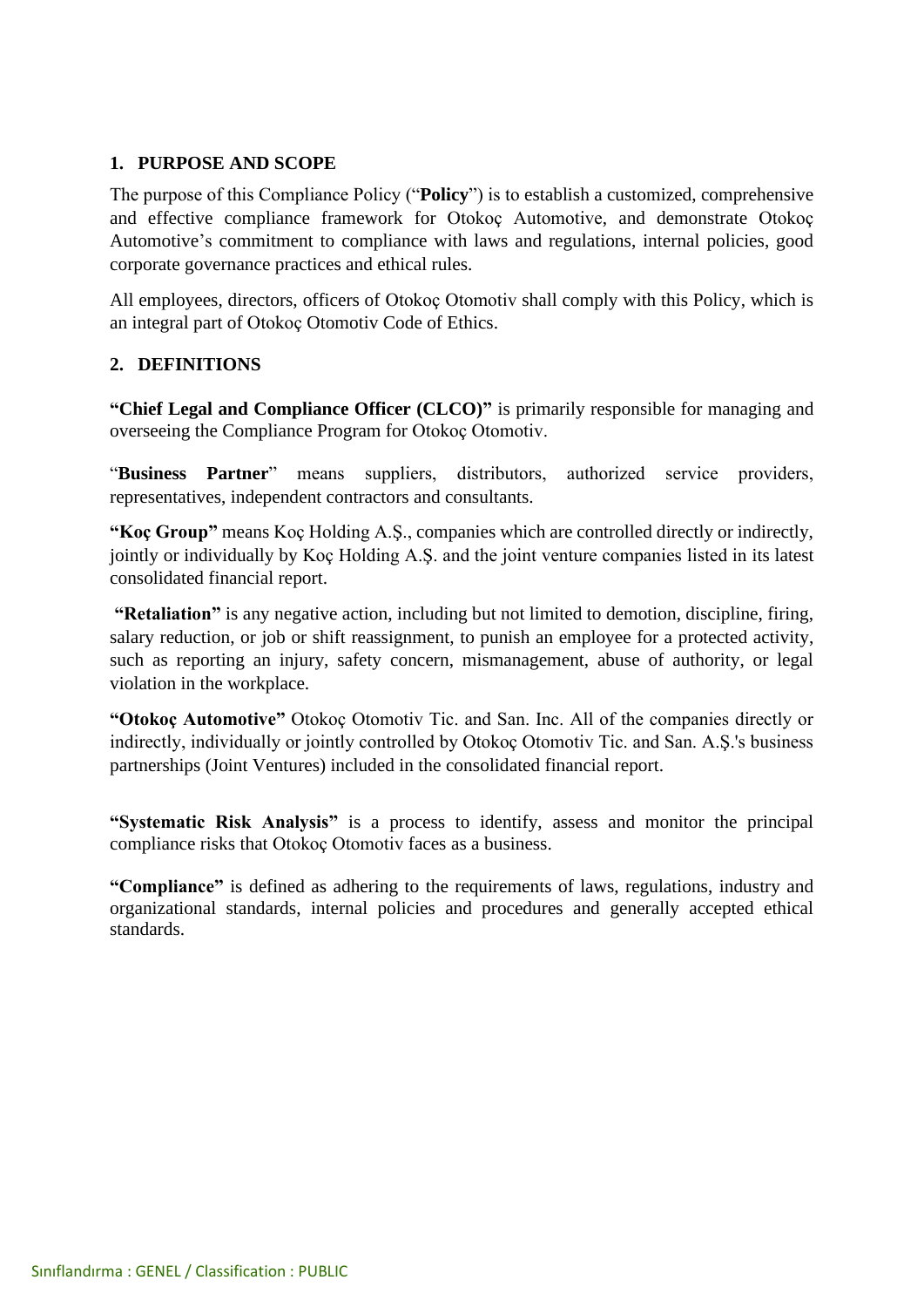#### <span id="page-3-0"></span>**3. COMPLIANCE OBLIGATIONS**

#### <span id="page-3-1"></span>**3.1. Overview of Obligations**

Efficient compliance management can only be achieved by adopting a well-designed and customized Compliance structure. It then can be sustainable if embedded in the company culture and in employee behavior, by being integrated in all processes and operations.

Compliance obligations of Otokoç Otomotiv go beyond complying with mandatory regulations (laws, permits, licenses, rules and guidance of regulatory authorities, court decisions, conventions etc.), it also comprises its Compliance commitments such as agreements with third parties, organizational standards such as policy and procedures, or other voluntary Compliance commitments.

#### <span id="page-3-2"></span>**3.2. Compliance Domains and Risk Analysis**

At Otokoç Otomotiv, Legal and Compliance Department is in charge of compliance, together with relevant business units shall conduct periodical risk assessments for relevant normative domains, and analyze the specific Compliance related risks that operations, employees and/or Business Partners may be specially exposed to (via questionnaires, workshops, one-to-one interviews etc.). Company policies and procedures shall be drafted/revised to the extent required in accordance with such assessment and analysis.

Tailor-made Compliance reviews and analysis consider Otokoç Otomotiv's fingerprint, including but not limited to its own characteristic, complexity, risks, willingness to take risks, governance, business lines, products and services, the industry sector, competitiveness of the market, regulatory landscape, potential clients and Business Partners, transactions with foreign governments, payments to foreign governments, use of third parties, gifts, travel and entertainment expenses, charitable contributions. Besides, while the purpose of such compliance risk analysisis to address and take action in all relevant Compliance domains, based on their likelihood and impacts, the following shall be prioritized:

- 1) Anti-Bribery and Corruption
- 2) International Sanctions
- 3) Anti-Money Laundering
- 4) Protection of the Data Privacy
- 5) Competition
- 6) Human Rights

Otokoç Otomotiv Legal and Compliance Department monitors the Compliance risk analysis carried out by Otokoç Otomotiv and while evaluating such results, it also considers Otokoç Otomotiv's relevant indicators, internal audit reports and case related investigations, Compliance cases and control results to determine potential compliance related risks and take necessary precautions.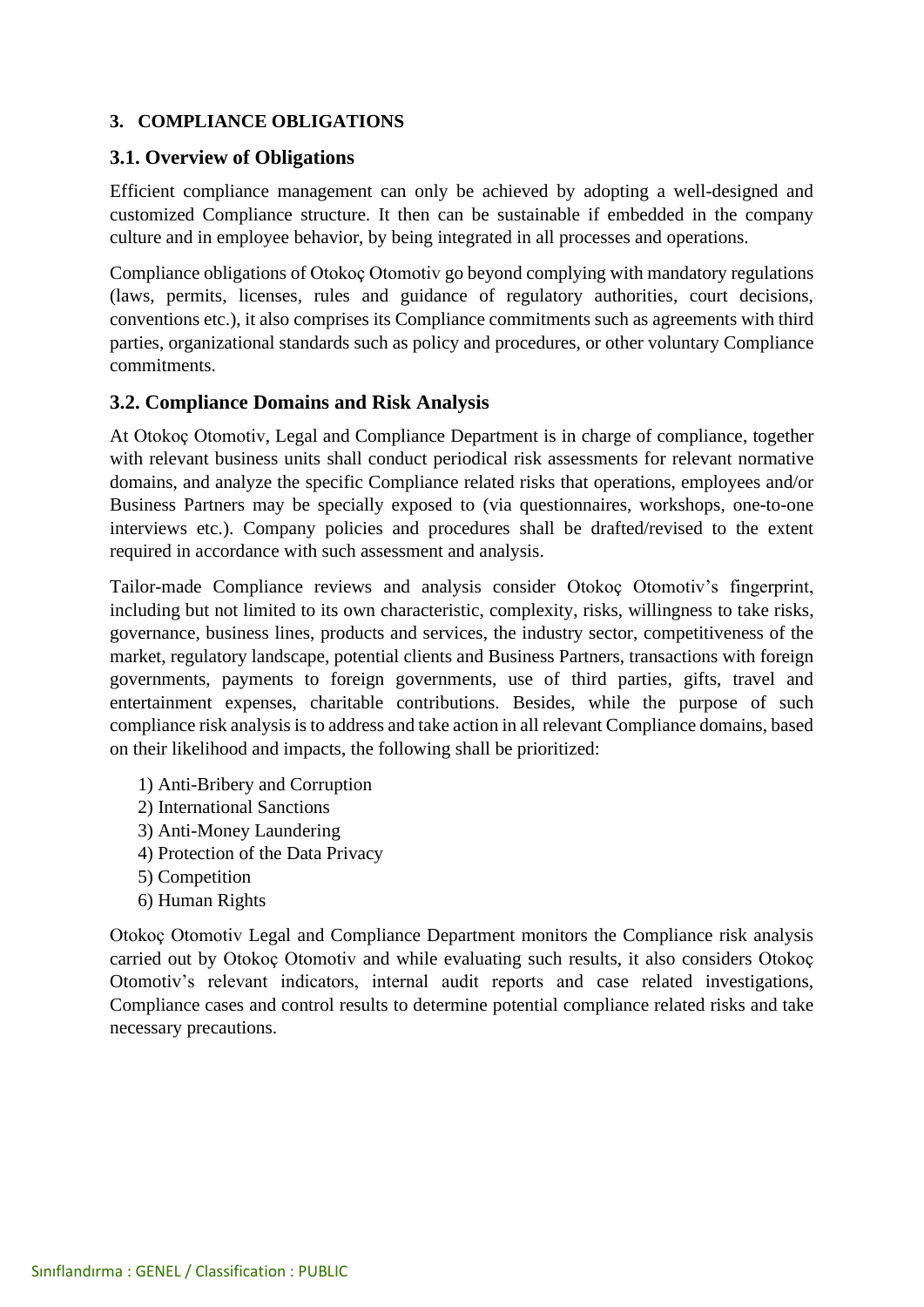#### <span id="page-4-0"></span>**4. COMPLIANCE PROGRAM**

#### <span id="page-4-1"></span>**4.1. Main Components of the Compliance Program**

The Compliance Program of Otokoç Otomotive ("**Compliance Program**") is a set of rules, policies and procedures aiming to address and manage the Compliance issues of Otokoç Otomotiv with a risk-based approach. It incorporates the corporate governance and compliance culture and written standards promoted by the senior management, and monitored by the Legal and Compliance Department, with the participation of all employees.

The main operational pillars of Otokoç Otomotiv Compliance Program are the following:

- **•** Prevention
- Detection
- Response

The illustration below represents the components of the Compliance Program and their composition. This framework reflects the general approach and strategy towards Compliance, i.e. the Compliance Program of Otokoç Otomotiv.

*Illustration I: The Compliance Program of Otokoç Otomotiv*



Prevention is managed by Compliance risk assessments, due diligence practices, written policies and procedures as well as communication and trainings. Detection, is supported by technology and data analysis as well as monitoring, testing and audit practices. Response refers to investigations and reporting activities.

#### <span id="page-4-2"></span>**4.2. Compliance Organization**

Otokoç Otomotive's approach to Compliance is shaped by the tone at the top, showing the importance senior management attributes to Compliance related issues. By applying the core values, generally accepted corporate governance and ethical standards, the leadership acts as an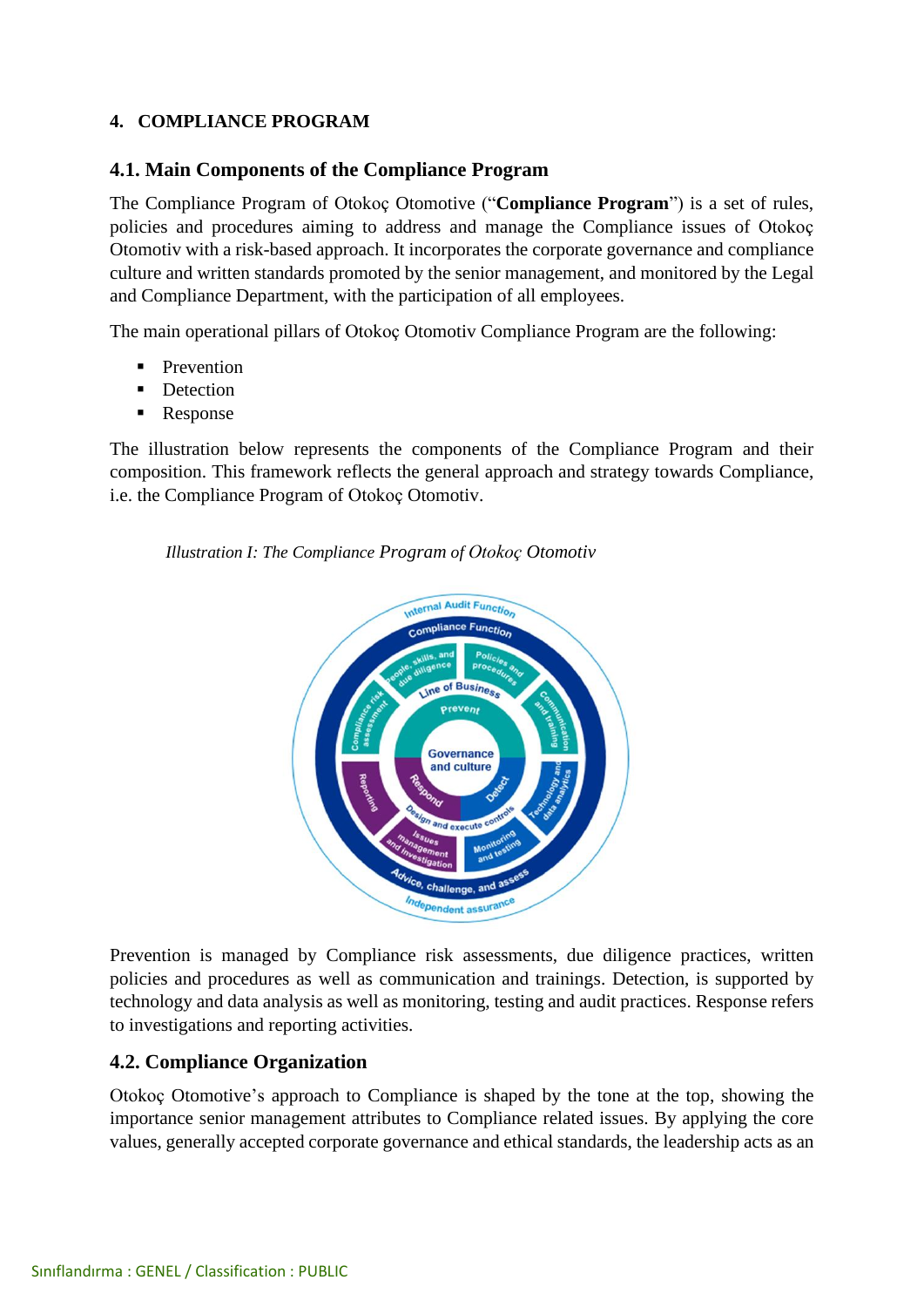organization-wide example and helps embed Compliance into the culture, behavior and attitude of every member of Otokoç Otomotive.

A solid Compliance organization is the key to ensuring an effective Compliance structure. The Compliance organization refers to the leadership and organizational structure that is responsible and accountable for the decision-making, development, execution, monitoring and oversight of the Compliance Program.

The Compliance organization is fulfilled by:

- Otokoç Otomotiv Chief Legal and Compliance Officer ("CLCO"),
- Legal and Compliance Department of Otokoç Otomotiv,
- Compliance Committee;

Considering the importance of the senior management's leadership towards Compliance related issues, CEO of Otokoç Otomotiv and the Board of Directors have the overall responsibility to show leadership towards Compliance related issues by monitoring the applications of core values, generally accepted corporate governance and ethical standards.

In order to have a successful Compliance Program, the CLCO position shall have:

— Empowerment: Full and clear authority with a senior management position to carry out their duties.

— Independence: While directly reporting to the CEO, reporting to the Board as well to preserve its independence

— Seat at the Table: The CLCO attends the important meetings where all major business decisions are taken.

— Line of Sight: The CLCO determines the standards in risk areas even if it is related and implemented by other business units.

— Resources and Budget: The CLCO has sufficient resources and the budget to manage the Compliance Program.

The CLCO performs his/her duties with the support of **Legal and Compliance Department.**  The CLCO has the ultimate responsibility for the activities of the Legal and Compliance Department.

The Legal and Compliance Department has 3 main functions: Functional Responsibilities, Monitoring and Line of Sight.

**Functional Responsibilities** cover addressing the major risks identified with the Systematic Risk Analysis process, which include but are not limited to the following:

- Identifying and managing Compliance risk areas (including the risks related to Business Partners),
- Ensuring the Compliance risks are classified and analyzed and based on the outcome, prioritized,
- Creating and identifying the policies, procedures and controls which the organization must have to prevent, detect and manage the Compliance breaches,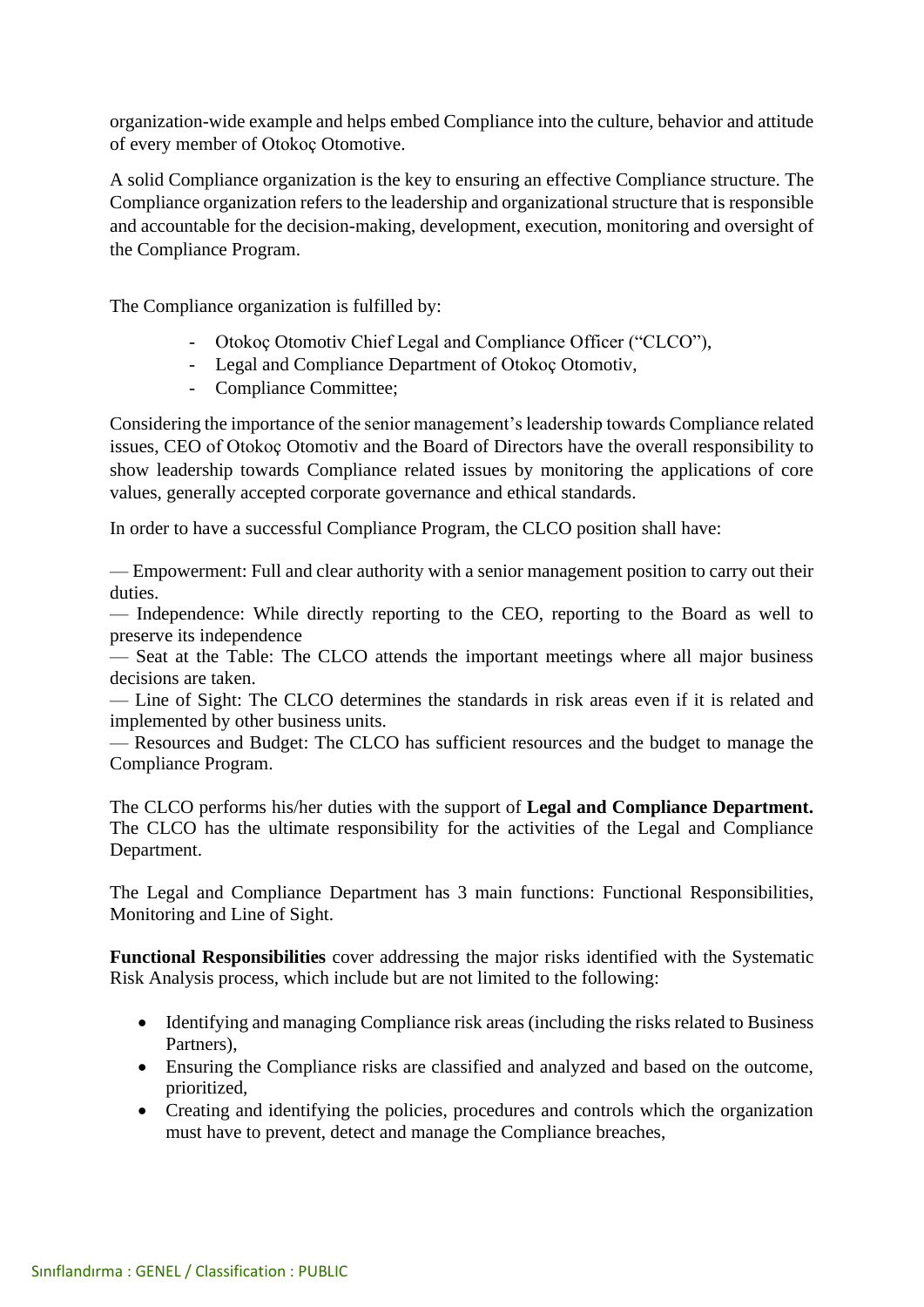- Providing or organizing on-going training support for employees and running Compliance awareness campaigns to ensure that all employees are aware of what is expected of them to be complaint with Otokoç Otomotiv policies,
- Setting up a Compliance reporting and documentation system for Otokoç Otomotiv,
- Establishing Compliance performance indicators, monitoring and measuring the Compliance performance of Otokoç Otomotiv,
- Analyzing performance of Otokoç Otomotiv to identify the need for corrective action plans,
- Ensuring the Compliance Program is reviewed at planned intervals,
- Ensuring that there is access to appropriate professional advice in the establishment and implementation and maintaining of the Compliance Program,
- Ensuring that the Compliance policies, procedures and the other documents are appropriate and accessible to employees and Business Partners,
- Ensuring that Compliance structure is applied uniformly and consistently throughout the Otokoç Otomotiv,
- Developing and implementing processes for reporting and managing information such as complaints and/or feedback through whistleblower systems or similar mechanisms;
- Ensuring that whistleblowing mechanisms are easily accessible and known; Ensuring that notifications are kept confidential.

**Monitoring Responsibilities** include monitoring and scrutinizing certain Compliance risks, which are deemed primary responsibility of other departments or units. These activities include but are not limited to the following:

- Promoting the inclusion of Compliance responsibilities into job descriptions and employee performance management processes,
- Ensuring only authorized persons have access to the confidential documentation related to the Compliance Program.

Lastly, **Line of Sight** means that the Legal and Compliance Department acts as an advisory function for all the Compliance related risks identified with the Systematic Risk Analysis.

Considering its roles and responsibilities, Legal and Compliance Department shall have sufficient and qualified resources, budget and staff, including Compliance Managers assisted by the Compliance Officer/s, who are fully dedicated to the compliance matters.

**The Compliance Committee ("Committee")** aims to increase the efficiency of the Compliance structure by consulting to the CLCO (and the Legal and Compliance Department). The Committee, which consists of the CLCO, Human Resources (HR) Director, the CFO and other Presidents in case of necessity, acts as an advisory board that provides support to the CLCO in the decision-making process, where necessary.

**Risk Management Committee** is comprised of at least two non-executive members of the Board of Directors. In this respect, the Committee acts as the link between the Legal and Compliance Department and the Board of Directors.